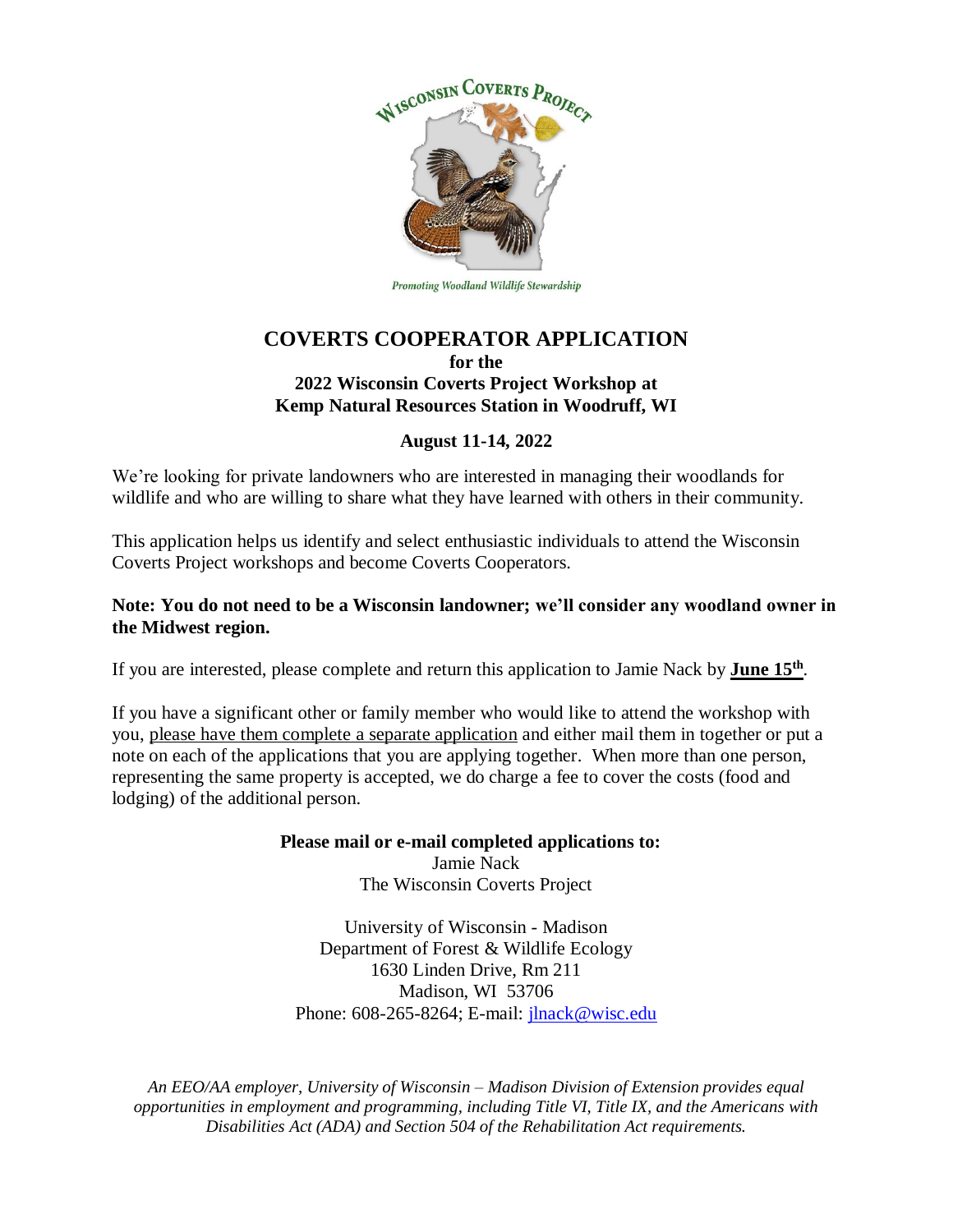

# **2022 Wisconsin Coverts Project Application**

|                | <b>STATISTICS</b>                                                                                                                                                                                                                                                    |              |     |  |  |  |  |  |
|----------------|----------------------------------------------------------------------------------------------------------------------------------------------------------------------------------------------------------------------------------------------------------------------|--------------|-----|--|--|--|--|--|
| $\mathbf{1}$ . | (circle one) First                                                                                                                                                                                                                                                   | Last         |     |  |  |  |  |  |
| 2.             |                                                                                                                                                                                                                                                                      |              |     |  |  |  |  |  |
|                | City                                                                                                                                                                                                                                                                 | <b>State</b> | Zip |  |  |  |  |  |
|                |                                                                                                                                                                                                                                                                      |              |     |  |  |  |  |  |
|                |                                                                                                                                                                                                                                                                      |              |     |  |  |  |  |  |
|                |                                                                                                                                                                                                                                                                      |              |     |  |  |  |  |  |
| 3.             |                                                                                                                                                                                                                                                                      |              |     |  |  |  |  |  |
| 4.             | How many years have you lived in your current state? ____________________________                                                                                                                                                                                    |              |     |  |  |  |  |  |
|                |                                                                                                                                                                                                                                                                      |              |     |  |  |  |  |  |
| 5.             | How many years have you lived in the community in which you now reside?                                                                                                                                                                                              |              |     |  |  |  |  |  |
| 6.             | Approximately how many TOTAL acres do you own or are responsible for managing?                                                                                                                                                                                       |              |     |  |  |  |  |  |
|                | ________ acres owned _______ acres responsible for, owned by: __________________                                                                                                                                                                                     |              |     |  |  |  |  |  |
|                | Approximately how many of these acres are WOODED?                                                                                                                                                                                                                    |              |     |  |  |  |  |  |
|                | ________ acres owned _______ acres responsible for, owned by: __________________                                                                                                                                                                                     |              |     |  |  |  |  |  |
| 7.             | How long have you owned your woodland property? ________________________________                                                                                                                                                                                     |              |     |  |  |  |  |  |
| 8.             | How many miles do you live from the major portion of your woodland holdings?                                                                                                                                                                                         |              |     |  |  |  |  |  |
| 9.             | What are your primary interests and/or management objectives for your woodlands? List in<br>order of importance. A sample list might be: 1. wildlife habitat improvement, 2. income<br>production from timber, 3. maple syrup production, 4. recreational enjoyment. |              |     |  |  |  |  |  |
|                |                                                                                                                                                                                                                                                                      |              |     |  |  |  |  |  |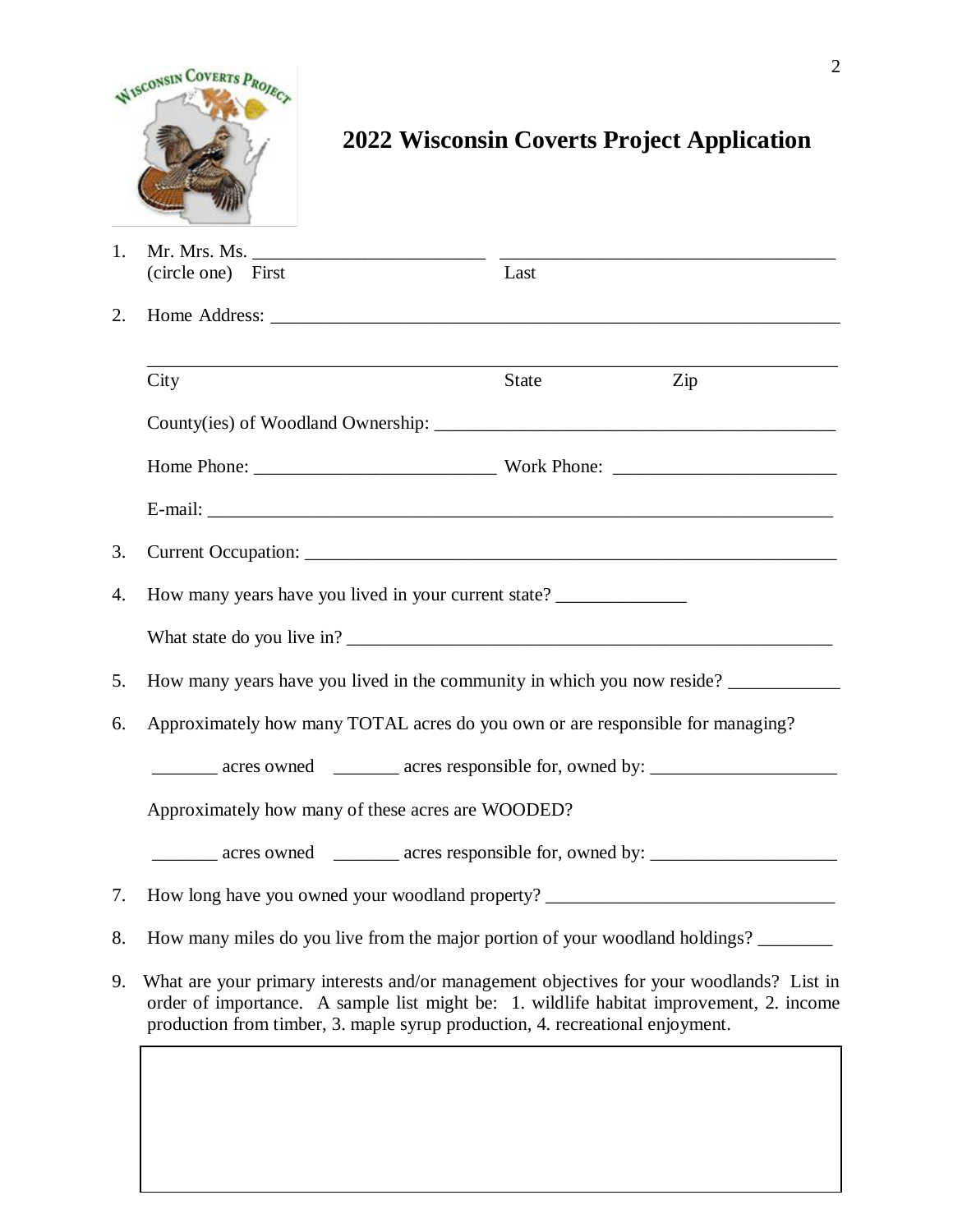10. Do you have a written wildlife or forest management plan for all or a portion of your property?

 (circle one) Yes or No If you circled yes, how many acres are included in the plan?

11. What, if any, forest or wildlife management activities have you carried out on your wooded property in the past three years? (For example: timber stand improvements, road construction/maintenance, releasing apple trees, brush pile making, etc.)

- 12. With whom have you consulted during the past three years, concerning management of your woodlands? (circle appropriate letters)
	- A. State Forester (DNR Bureau of Forestry)
	- B. University of Wisconsin Cooperative Extension System (County Agent or State Specialist)
	- C. State Wildlife Biologist (DNR Bureaus of Wildlife Management, Endangered Resources, etc.)
	- D. Private Consulting Forester
	- E. Industrial Forester
	- F. Natural Resources Conservation Service (formerly SCS, Soil Conservation Service)
	- G. Farm Service Agency (formerly ASCS, Agricultural Stabilization and Conservation Service)
	- $H.$  Others (please list):
- 13. How much knowledge of woodland management have you gained from the following sources? (Circle the appropriate response)

|                                                                                                                 | Some | Much |
|-----------------------------------------------------------------------------------------------------------------|------|------|
|                                                                                                                 | Some | Much |
|                                                                                                                 | Some | Much |
|                                                                                                                 | Some | Much |
|                                                                                                                 | Some | Much |
|                                                                                                                 | Some | Much |
|                                                                                                                 | Some | Much |
| Natural Resource and Environmental  None<br>Organizations (e.g., Ruffed Grouse Society, The Nature Conservancy) | Some | Much |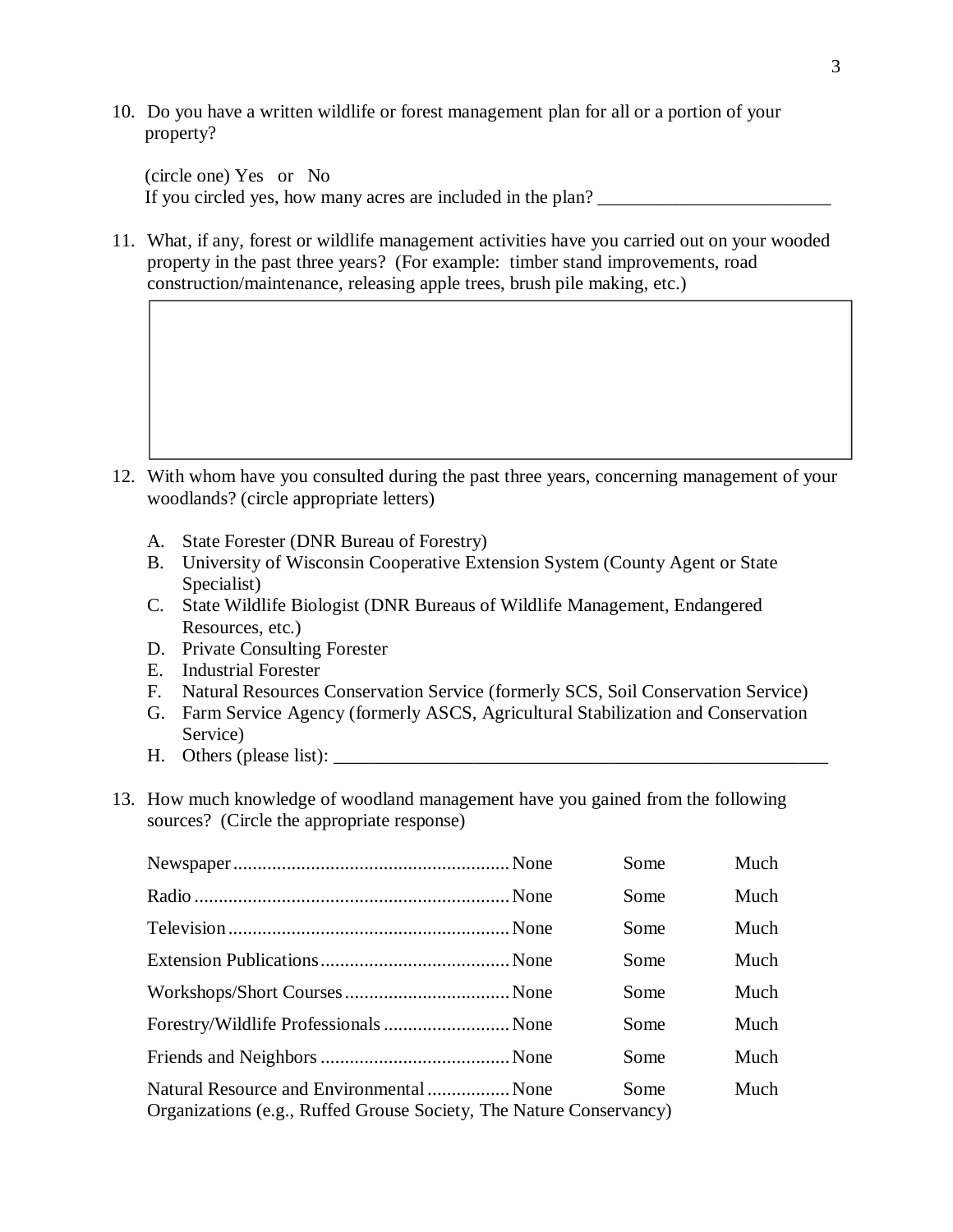14. How would you compare your knowledge of forest and wildlife management to that of other woodland owners? (Circle a number)

Less knowledge 1 2 3 4 5 6 7 More knowledge

15. Please list any current or past community and organizational involvement. (For example: association memberships or offices, community boards or committees, other volunteer activities)

| <b>Organization/Activity</b> | Role | <b>Former or Current</b> |  |  |  |  |
|------------------------------|------|--------------------------|--|--|--|--|
|                              |      |                          |  |  |  |  |
|                              |      |                          |  |  |  |  |
|                              |      |                          |  |  |  |  |
|                              |      |                          |  |  |  |  |
|                              |      |                          |  |  |  |  |
|                              |      |                          |  |  |  |  |

- 16. Please indicate the statement which most accurately describes the level of knowledge you feel you have about forest and wildlife management. (Circle the appropriate letter)
	- A. I have no knowledge of forest or natural resources management.
	- B. I am aware of some of the options available to me in managing my property for wood, wildlife and other benefits.
	- C. I understand some forest and wildlife management concepts and can explain them to others.
	- D. I have enough skills to implement some forest and wildlife management activities on my land.
	- E. I know as much about forest and wildlife management as most foresters or wildlife biologists.
- 17. Which of the following statements most accurately describes your attitudes about hunting (not necessarily just on your property)? (Circle the appropriate letter)
	- A. I am strictly opposed to all hunting.
	- B. I am not opposed to hunting, but do not hunt.
	- C. I am a hunter.
- 18. I do / do not (Circle one) allow hunting on my property (including if only yourself). This is only for survey purposes. You will not be asked to allow hunters on your property!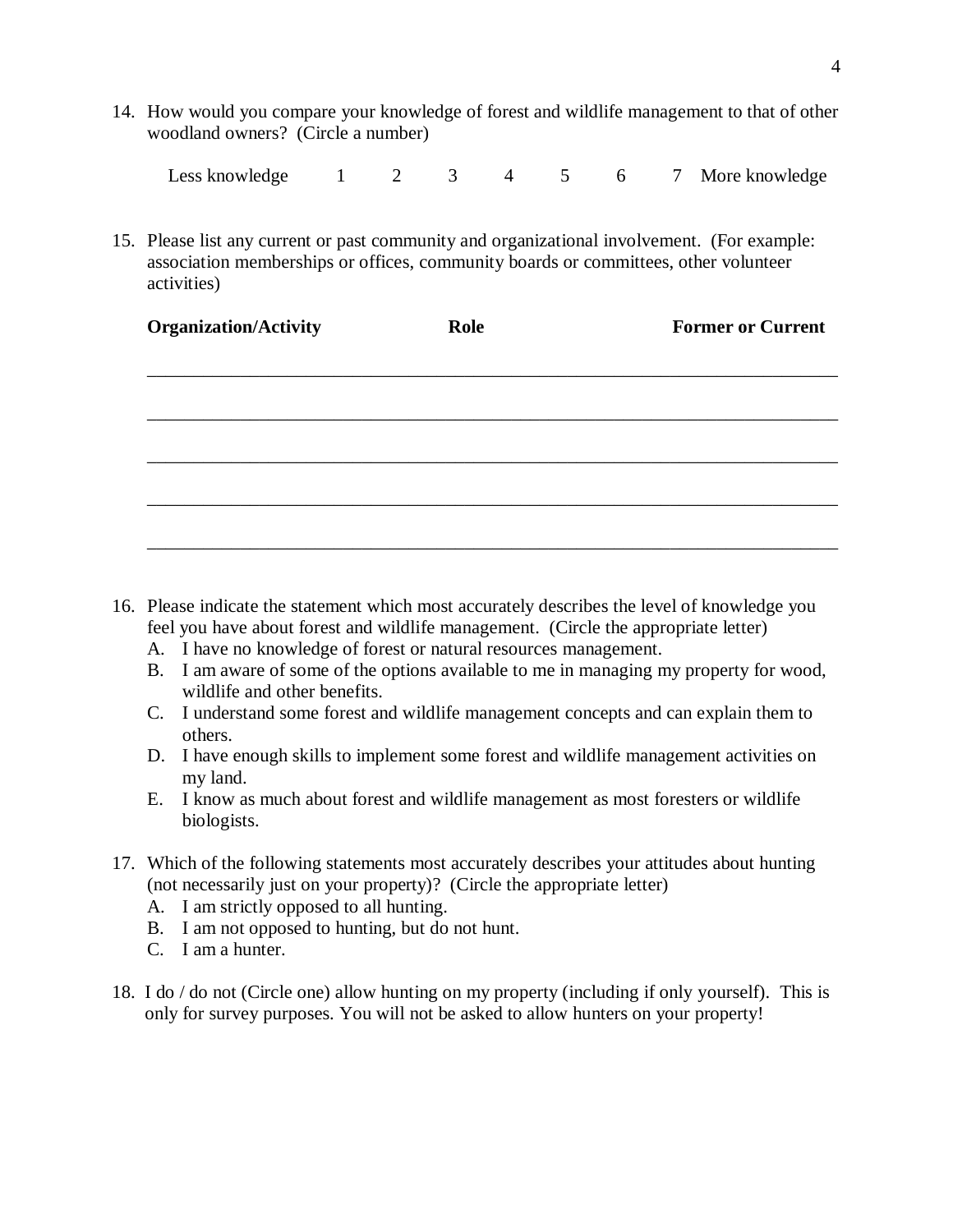19. Please indicate the extent to which you agree or disagree with the following statements. (Circle the corresponding number).

|                                                                                                                   |    |                                                                                    |  |   |   |                |   |          | Strongly |                |               | Strongly       |  |  |
|-------------------------------------------------------------------------------------------------------------------|----|------------------------------------------------------------------------------------|--|---|---|----------------|---|----------|----------|----------------|---------------|----------------|--|--|
|                                                                                                                   |    |                                                                                    |  |   |   |                |   | Disagree |          | Disagree Agree |               | Agree          |  |  |
|                                                                                                                   |    |                                                                                    |  |   |   |                |   |          |          | 2              | 3             | 4              |  |  |
|                                                                                                                   |    |                                                                                    |  |   |   |                |   |          |          | 2              | 3             | $\overline{4}$ |  |  |
|                                                                                                                   |    |                                                                                    |  |   |   |                |   |          |          | $\overline{2}$ | 3             | 4              |  |  |
|                                                                                                                   |    |                                                                                    |  |   |   |                |   |          |          | 2              | 3             | $\overline{4}$ |  |  |
|                                                                                                                   | Е. | Others expect me to be a leader in my community                                    |  |   |   |                |   |          |          | 2              | 3             | 4              |  |  |
| 2<br>People often ask me for my views on natural resource 1<br>F.<br>issues before asking any of my other friends |    |                                                                                    |  |   |   |                | 3 | 4        |          |                |               |                |  |  |
|                                                                                                                   |    | 20. How much access do you feel you have to local media sources? (Circle a number) |  |   |   |                |   |          |          |                |               |                |  |  |
|                                                                                                                   |    | No access                                                                          |  | 2 | 3 | $\overline{4}$ | 5 | 6 7      |          |                | Direct access |                |  |  |

21. How much access do you feel you have to local community groups or other organizations active in your area? (Circle a number)

No access 1 2 3 4 5 6 7 Direct access

- 22. Which of the following do you feel are your three strongest potential points as a communicator? (Circle the appropriate letters)
	- A. Writing for newspapers, periodicals, etc.
	- B. Appearing on radio.
	- C. Appearing on television.
	- D. Public speaking.
	- E. Organizing workshops or educational displays.
	- F. Leading groups in the field.
	- G. One-on-one conversations with neighbors and others.
	- H. Addressing important issues with legislators or local officials.
	- I. Staffing educational displays and answering questions at fairs or similar functions.
	- J. Other:
- 23. How did you find out about the Wisconsin Coverts Project? If you learned about Coverts from a past attendee ("Coverts Cooperator") please provide their name.